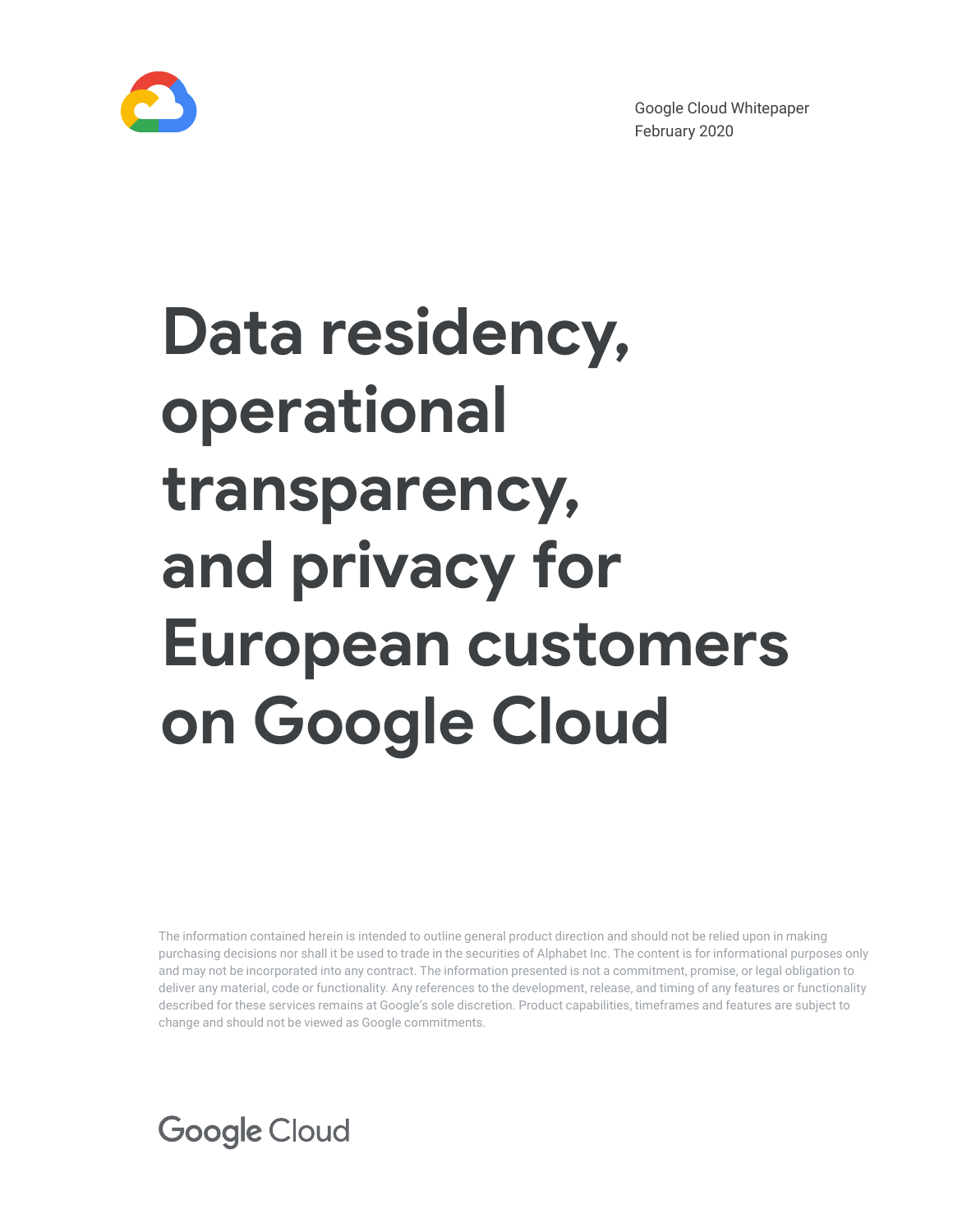

### **Introduction**

At Google Cloud, the privacy and security of customer data underpins the design of all of the services that we offer. We recognize that our global customers have specific concerns based on their regional and industry-specific requirements. While this whitepaper is directed towards our European customers, many of the topics addressed are not unique to Europe. This whitepaper describes options customers have for configuring services to meet their privacy and security requirements when using Google Cloud. Cloud users around the world have similar needs, and Google Cloud's Trust [Principles](https://cloud.google.com/security/privacy/)<sup>1</sup> apply to all of our customers in every region. The content in this whitepaper is intended to be for informational purposes only, and is not legal advice. If you require it, you should seek independent legal advice relating to your status and obligations as a Google Cloud customer in Europe.

For our customers in Europe, common concerns may include compliance with the General Data Protection Regulation (GDPR), as well as sector-specific regulatory compliance requirements, such as the European Banking Authority (EBA) Guidelines. Customers may also have questions involving where their data is stored (data residency), how access to that data is controlled, and how we handle government requests and the CLOUD Act. We understand that data residency, operational transparency, and privacy on Google Cloud are top of mind for our European customers, and we are committed to offering the tools to meet these critical needs and preferences.

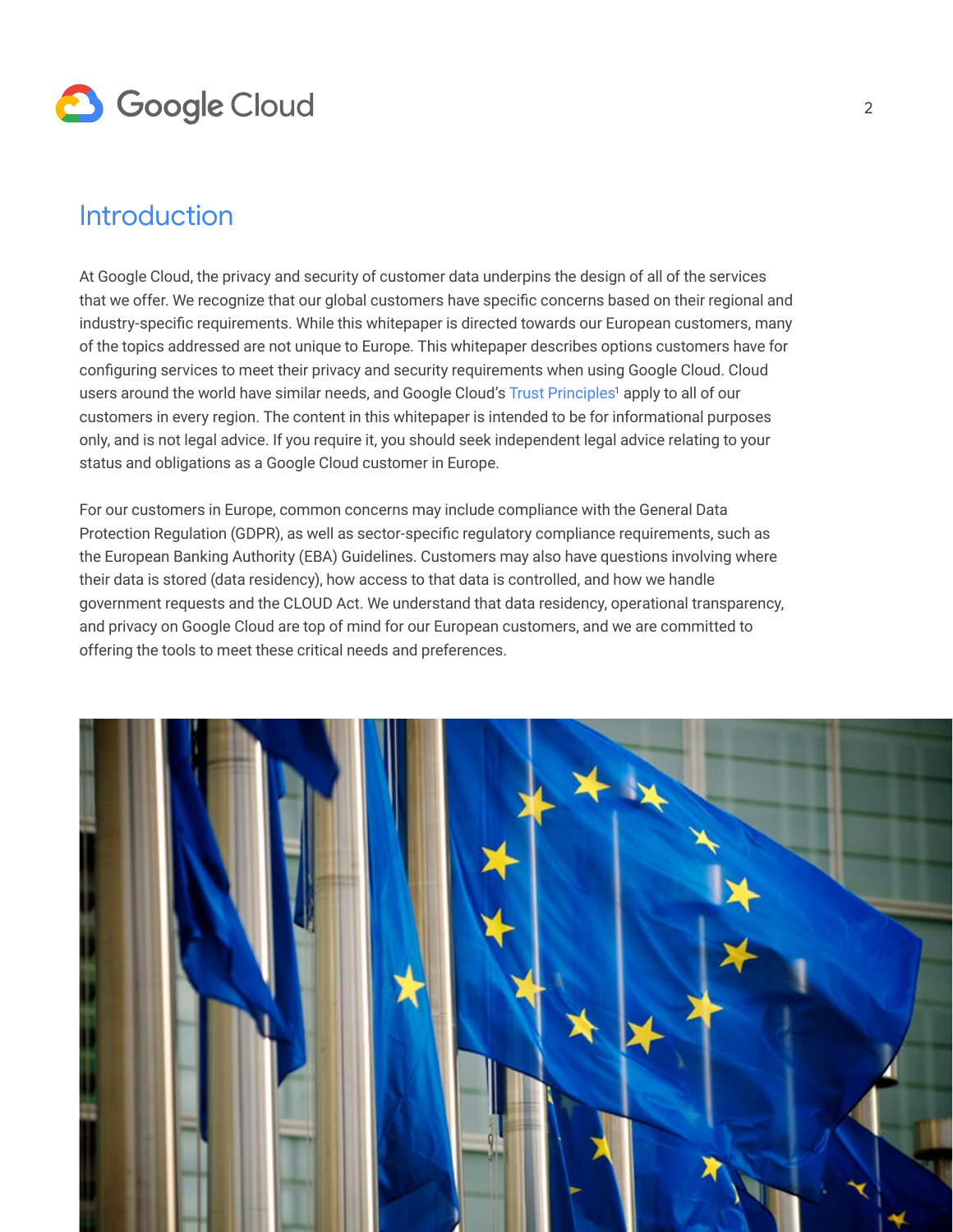

### Data storage & data access

Google Cloud provides you with the ability to control where your data is stored. In Europe, our compute and storage key services<sup>2</sup> allow you to store customer data in [regions](https://cloud.google.com/about/locations/)<sup>3</sup> in the UK, Belgium, Germany, Finland, Switzerland, and the Netherlands, with a new planned region in Poland, and several others [forthcoming.](https://cloud.google.com/about/locations/) 4

When you choose to configure resources in these locations for our compute and storage key services, Google will store that customer data at rest only in the selected region, in accordance with our Service [Specific Terms](https://cloud.google.com/terms/service-terms)<sup>5</sup> and Terms of Service.

To assist our customers in enforcing these controls, Google Cloud offers [Organization Policy](https://cloud.google.com/resource-manager/docs/organization-policy/defining-locations)<sup>6</sup> constraints, which can be applied at the organization, folder, or project level. You can limit the physical location of a new resource with the Organization Policy Service [resource locations constraint](https://cloud.google.com/resource-manager/docs/organization-policy/defining-locations).<sup>7</sup> When coupled with Cloud IAM [configuration](https://cloud.google.com/service-usage/docs/reference/rest/v1/services/enable),<sup>8</sup> which helps you to define fine-grained access policies and precisely control access to Google Cloud hosted data, you can prevent your employees from accidentally storing customer data in the wrong Google Cloud region.

Google Cloud also provides you with the ability to control the network locations from which users can access data by using [VPC Service](https://cloud.google.com/vpc-service-controls/docs/overview)  [Controls](https://cloud.google.com/vpc-service-controls/docs/overview). 9 This product allows you to limit access to users by IP address filtering, and Cloud Armor<sup>10</sup> allows restricting your external load balancer ingress to a specific region. You can even use this constraint if the user is authorized according to your [Cloud IAM](https://cloud.google.com/iam/)<sup>11</sup> policy. Using VPC Service Controls, you create a [service perimeter](https://cloud.google.com/vpc-service-controls/docs/create-service-perimeters)<sup>12</sup> which defines the virtual boundaries from which a service can be accessed, preventing customer data from being moved outside of those boundaries. It also helps mitigate risks such as the misconfiguration of employee access controls or attackers taking advantage of compromised accounts. [Identity-Aware Proxy \(IAP\)](https://cloud.google.com/iap/)<sup>13</sup> enables customers to control access to cloud applications and VMs based on the user's identity and the context of their request. We also allow the creation of a perimeter that permits [limited external](https://cloud.google.com/vpc-service-controls/docs/create-service-perimeters#external-access)  access<sup>14</sup> if desired.

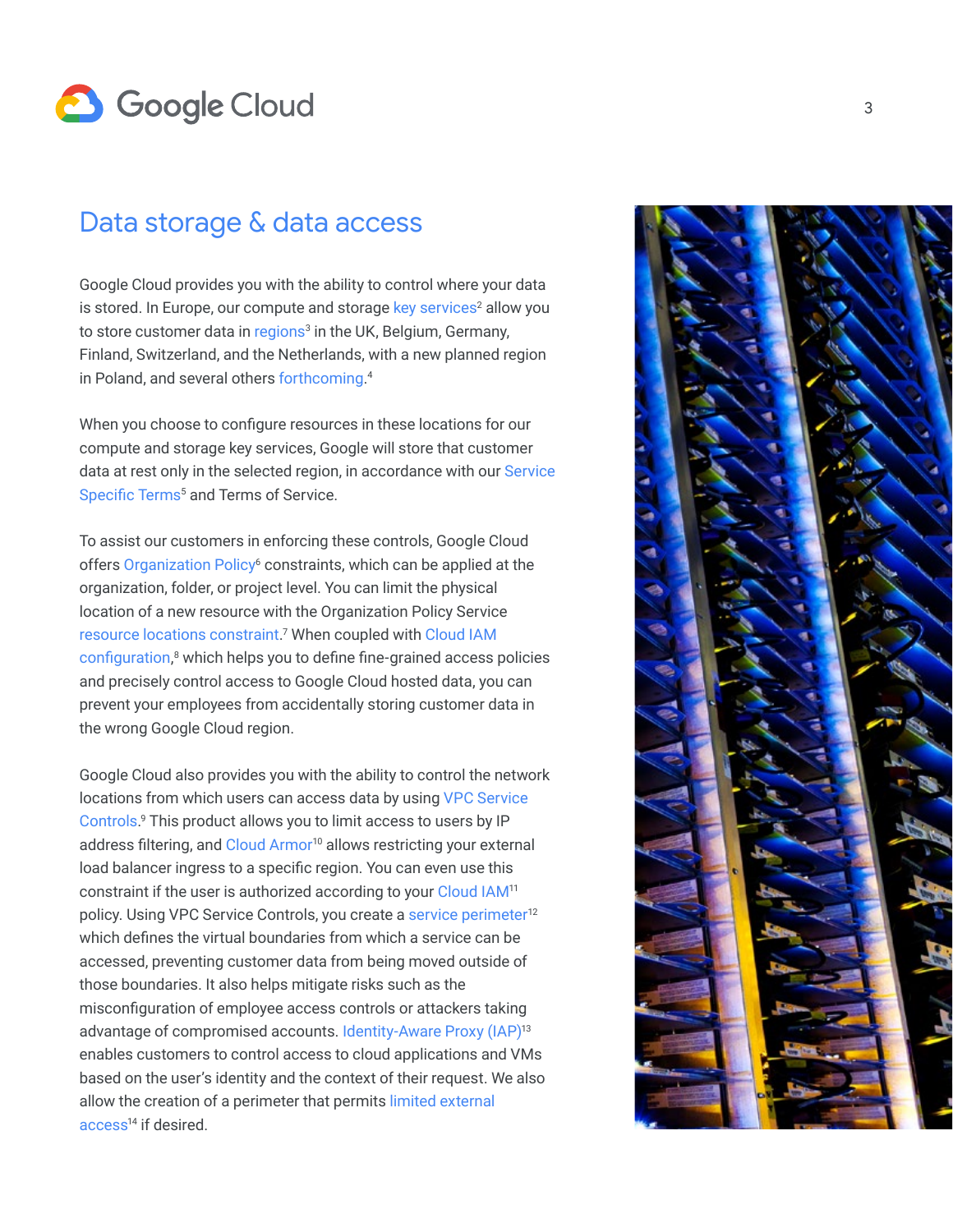

### **Encryption key management**

For many operations, you may want to transfer your data between GCP's regions. Google Cloud enables [encryption in transit](https://cloud.google.com/security/encryption-in-transit/)<sup>15</sup> by default to encrypt inter-region traffic that is outside the perimeter of Google's facilities. Whenever data is stored, Google Cloud applies encryption at rest<sup>16</sup> by default. To gain more control over how data is encrypted at rest, Google Cloud customers can use our [Cloud Key Management](https://cloud.google.com/kms/)  [Service \(Cloud KMS\)](https://cloud.google.com/kms/)<sup>17</sup> to generate, use, rotate, and destroy encryption keys according to the customers' own policies, a control we refer to as customer-managed encryption keys (CMEK). If you are using Cloud [KMS](https://cloud.google.com/kms/),<sup>18</sup> your cryptographic keys must be stored in the region where you deploy the resource. You can also choose to store your keys in the region you choose with our [Cloud Hardware Security Module \(HSM\)](https://cloud.google.com/hsm/)<sup>19</sup> service, which allows customers to host encryption keys and perform cryptographic operations in FIPS 140-2 Level 3 certified HSMs.

Customers can also implement [Customer Supplied Encryption Keys \(CSEK\)](https://cloud.google.com/security/encryption-at-rest/customer-supplied-encryption-keys/)<sup>20</sup> for supported services so that GCP encrypts data with customer-supplied keys and purges the supplied keys from memory after the customer requested operation is complete.

We also offer [External Key Manager \(Cloud EKM\)](https://cloud.google.com/ekm/), 21 which allows you to store and manage keys in a third-party key management product deployed outside of Google's infrastructure. Using a third-party product allows you to place a KMS key ring in a geographic location of your choice or in one of the regions<sup>22</sup> recommended by your external key manager. You can use Cloud EKM in any specific (i.e. nonglobal) Google Cloud region supported for Cloud KMS.

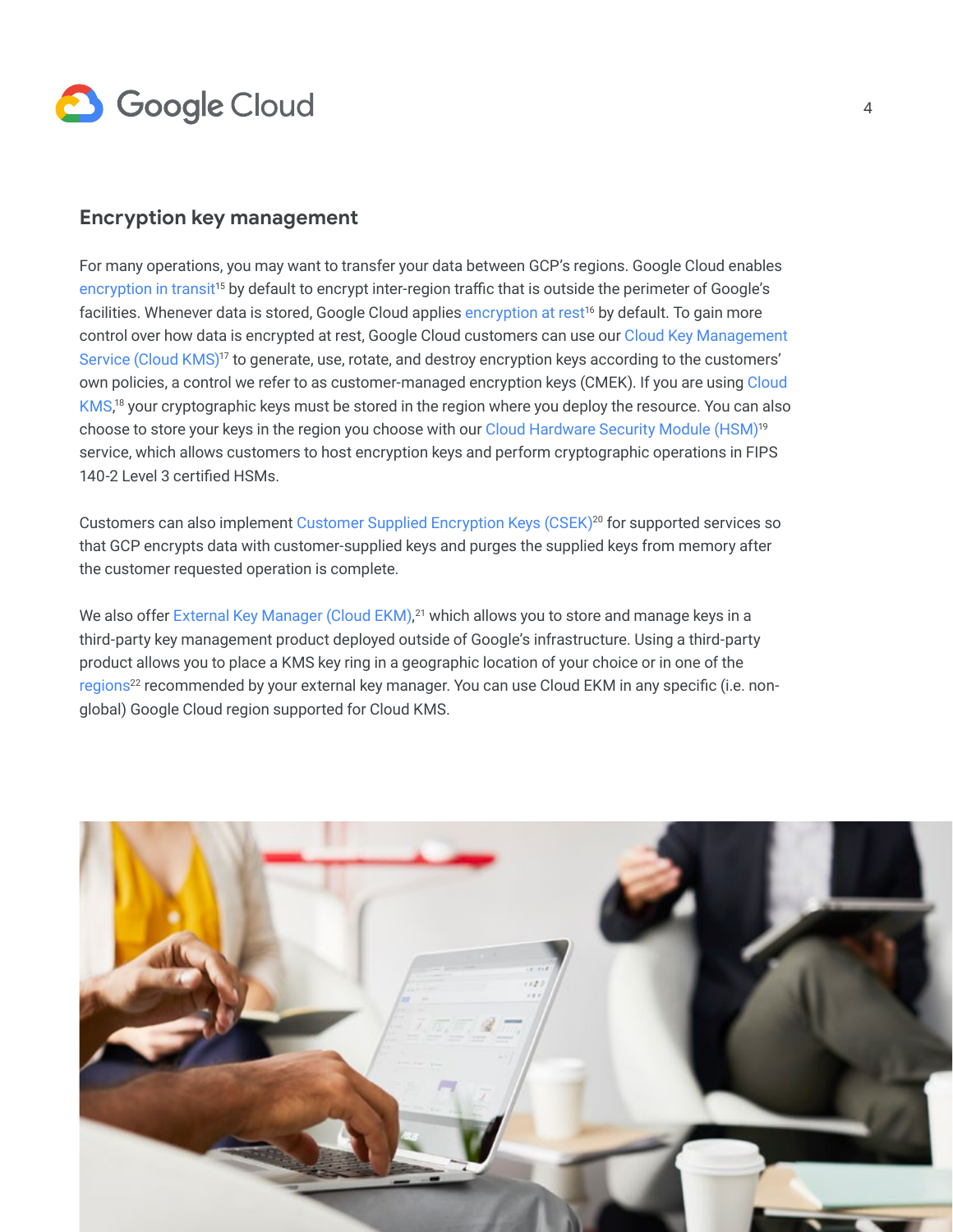# **3** Google Cloud

### **Cloud administrator access**

On GCP, you can configure Cloud IAM permissions<sup>23</sup> to limit access by your own administrators, curating the right amount of access at the project, folder or dataset level. This includes an extensive list of permissions and the predefined roles<sup>24</sup> that grant them. You can also create your own custom roles<sup>25</sup> that contain exactly the permissions you specify.

We also allow you to control access by Google personnel. [Access Approval](https://cloud.google.com/access-approval/docs/)<sup>26</sup> allows you to require explicit approval before any personnel accesses your data or configurations on GCP, unless those accesses are necessary to resolve a current service disruption, security incident, or legal requirement.\* This functionality is available to Platinum or Enterprise (Role-based) support customers on GCP. Access Approval works by sending customers an email and/ or Cloud Pub/Sub message with an access request that the customer is able to approve. Using the information in the message, customers can use the GCP Console or the Access Approval API to approve the access.

Access Approval for GCP complements the visibility provided by [Access](https://cloud.google.com/access-transparency/)  [Transparency](https://cloud.google.com/access-transparency/), 27 which generates near real-time logs when Google administrators interact with your data, including the office location of the administrator and the reason for the access. Coming soon, you'll be able to enforce specific attributes for administrators who are allowed to access your data or configurations including the geographic region from which they are operating and other compliance-relevant attributes.

[Key Access Justifications](https://cloud.google.com/blog/products/identity-security/control-access-to-gcp-data-with-key-access-justifications), <sup>28</sup> an upcoming feature that works with Cloud KMS and External Key Manager, provides a detailed justification each time one of your keys is requested to decrypt data, along with a mechanism for you to approve or deny the key access, using an automated policy that you set. This product provides visibility into every request for an encryption key that permits data to change state from at-rest to in-use, with a justification for that request. It includes a commitment from GCP to protect the integrity of our controls and the justifications. Using Key Access Justifications with External Key Manager (initially with BigQuery and Google Compute Engine/Persistent Disk), you can deny Google the ability to decrypt your data for any reason.



\* The comprehensive list of Access Approval exclusions can be found at <https://cloud.google.com/access-approval/docs/overview>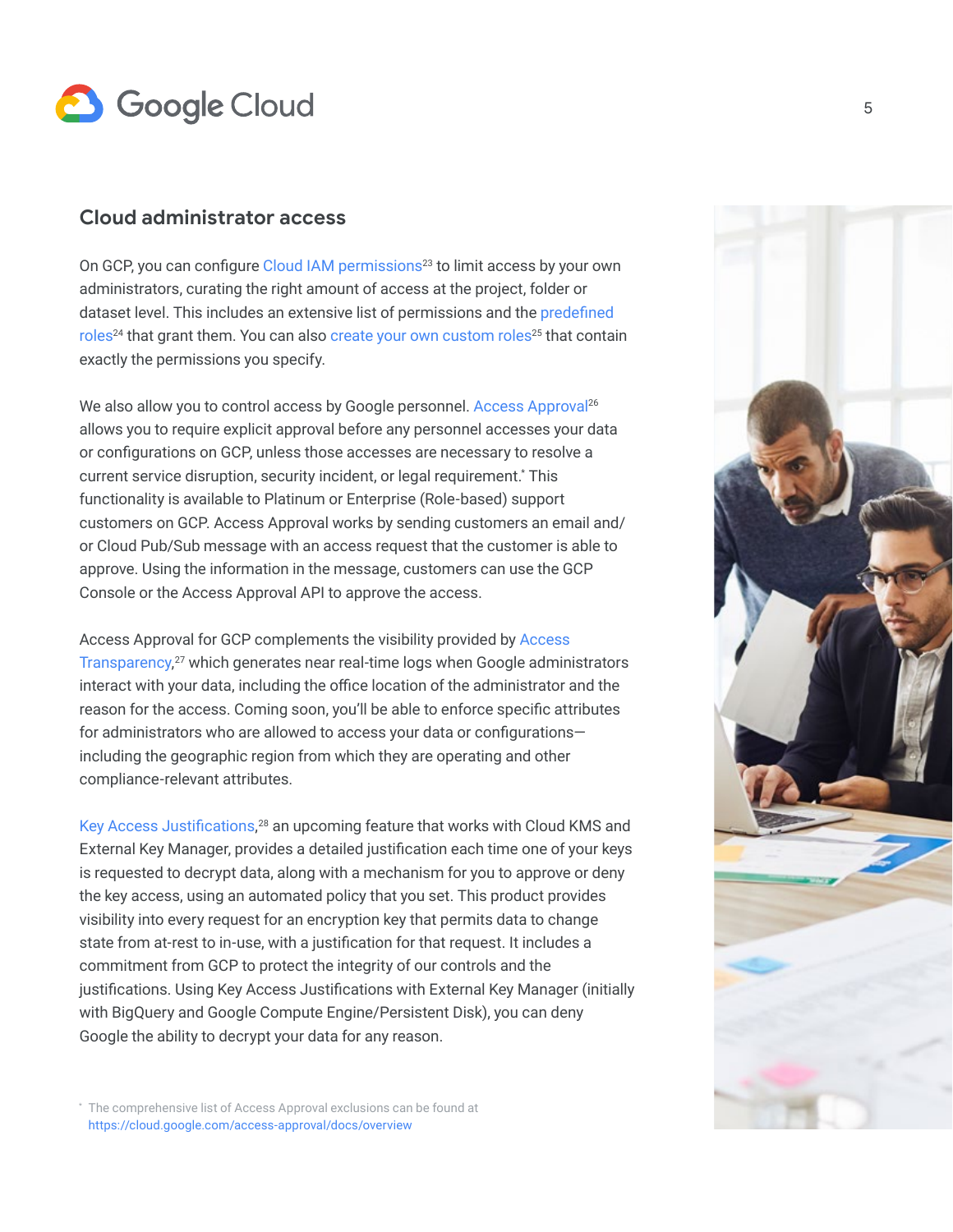

### Government requests for customer data

One particular situation that is of interest to our customers and partners in Europe relates to requests for data from government agencies and, more recently, the impact of the U.S. CLOUD  $Act^{29}$  $Act^{29}$  and the [U.S./U.K. Agreement](https://assets.publishing.service.gov.uk/government/uploads/system/uploads/attachment_data/file/836969/CS_USA_6.2019_Agreement_between_the_United_Kingdom_and_the_USA_on_Access_to_Electronic_Data_for_the_Purpose_of_Countering_Serious_Crime.pdf)<sup>30</sup> on the privacy and security of our customers' data.

The CLOUD Act and the recently announced [U.S./U.K. Agreement](https://assets.publishing.service.gov.uk/government/uploads/system/uploads/attachment_data/file/836969/CS_USA_6.2019_Agreement_between_the_United_Kingdom_and_the_USA_on_Access_to_Electronic_Data_for_the_Purpose_of_Countering_Serious_Crime.pdf)<sup>31</sup> do not change how Google handles [government requests to disclose enterprise customer data](https://services.google.com/fh/files/blogs/government_access_technical_whitepaper.pdf).<sup>32</sup> Our team reviews and evaluates each and every one of the requests we receive for legal validity and appropriate scope, as well as for compliance with international human rights standards, our own policies, and applicable law.

Generally speaking, if customer data is sought during the course of a legitimate legal investigation, Google informs the government that it should request customer data directly from the organization in question. This approach is in line with the U.S. Department of Justice's policy<sup>33</sup> that prosecutors should go to customers directly. It is also in line with [EU policy proposals](https://eur-lex.europa.eu/resource.html?uri=cellar:639c80c9-4322-11e8-a9f4-01aa75ed71a1.0001.02/DOC_1&format=PDF). $^{34}$ 

However, if Google does receive a direct government data request regarding a customer account, we have a team of lawyers and trained personnel dedicated to reviewing requests. Each data request is reviewed using the following guidelines; note that we follow the same process for CLOUD Act data requests.

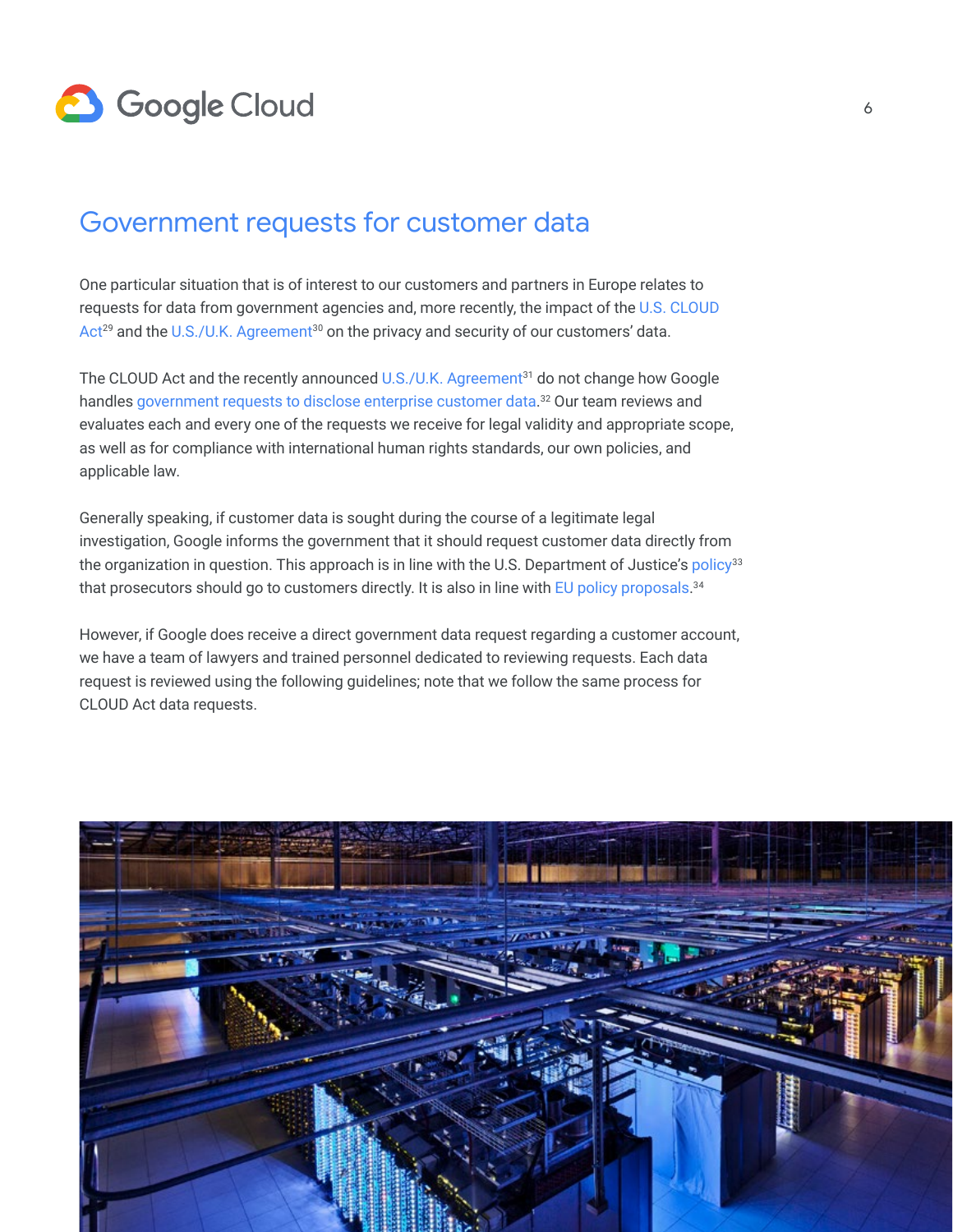# **8** Google Cloud



- ➊ **Respect for the privacy and security of the data customers store with Google.** Each request is reviewed to make sure it satisfies international human rights standards, our own policies, and the law. If we believe a request is overly broad, we'll seek to narrow it. Google has [opposed indefinite non-disclosure orders](https://cloud.google.com/blog/topics/inside-google-cloud/advancing-customer-control-in-the-cloud)<sup>35</sup> and has fought for the right to notify customers of government requests for data. We do not provide "backdoor" direct access to any government and we do not hesitate to protect customer interests.
- **2 Customer notification.** At a minimum, governments should [provide direct notification to customers](https://www.judiciary.senate.gov/imo/media/doc/09-16-15%20Salgado%20Testimony.pdf)<sup>36</sup> when they seek to compel cloud service providers to disclose data. Except in emergency situations involving a threat to life, it is our policy to notify the customer before any information is disclosed unless such notification is prohibited by law. We will provide delayed notice to users after a legal prohibition is lifted, such as when a statutory or court ordered disclosure prohibition period has expired. This notification typically goes to the customer's point of contact.
- ➌ **Consideration of customer objections.** Google will, to the extent allowed by law and by the terms of the request, comply with a customer's reasonable requests regarding its efforts to oppose a request, such as the customer filing an objection to the disclosure with the relevant court and providing a copy of the objection to Google.

For U.S. government data requests, if Google notifies the customer of the request and the customer subsequently files an objection to disclosure with the court and provides a copy of the objection to Google, Google will not provide the data in response to the request if the objection is resolved in favor of the customer.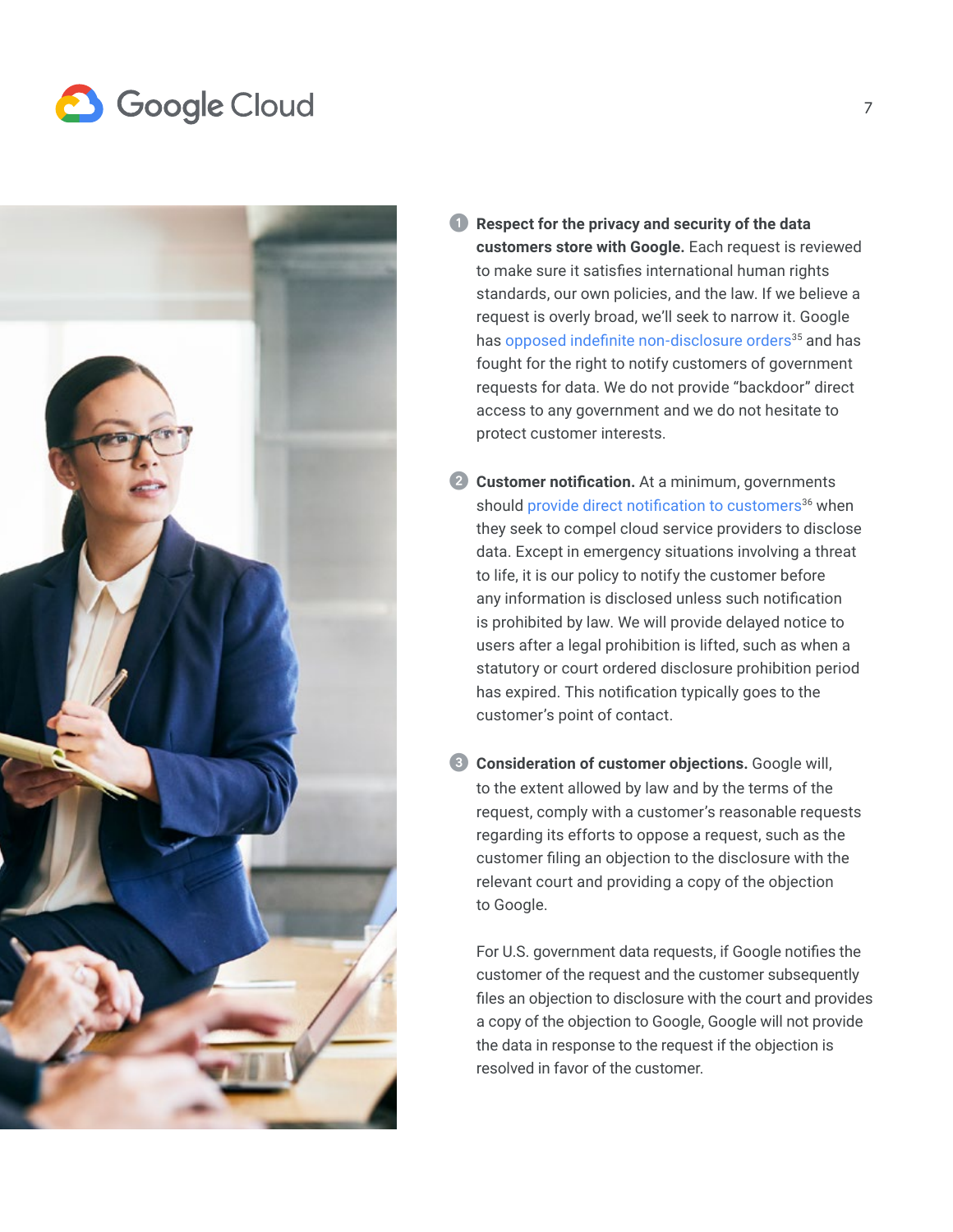

### **Compliance controls and support**

Our customers and regulators expect independent verification of security, privacy, and compliance controls. Google Cloud undergoes several independent thirdparty audits on a regular basis to provide this assurance. Some of the key international and European standards we are audited against are:

- [ISO/IEC 27001 \(Information](https://cloud.google.com/security/compliance/iso-27001/)  [Security Management\)](https://cloud.google.com/security/compliance/iso-27001/)<sup>37</sup>
- [SOC 2](https://cloud.google.com/security/compliance/soc-2/)<sup>40</sup> and [SOC 3](https://cloud.google.com/security/compliance/soc-3/)<sup>41</sup> reports
- [ISO/IEC 27017 \(Cloud Security\)](https://cloud.google.com/security/compliance/iso-27017/)<sup>38</sup>
- [ISO/IEC 27018 \(Cloud Privacy\)](https://cloud.google.com/security/compliance/iso-27018/)<sup>39</sup>
- [C5 \(German Federal Office for](https://cloud.google.com/security/compliance/bsi-c5/)  [Information Security \(BSI\)\)](https://cloud.google.com/security/compliance/bsi-c5/)<sup>42</sup>

Google also participates in sector and country-specific frameworks. For example, for companies working in and with the French healthcare sector, it is important that Google Cloud is [HDS-](https://cloud.google.com/security/compliance/hds/)certified<sup>43</sup> Additionally, Google provides offerings such as the [ISAE 3000 Type 2 Report](https://cloud.google.com/security/compliance/isae-3000-type-1/),<sup>44</sup> which verifies the effectiveness of Google's internal controls to support adherence to certain FINMA (the Swiss Financial Market Supervisory Authority) requirements applicable to regulated financial services customers. Where formal certifications or attestations may not be required or applied, we also provide resource documents and mappings to frameworks and laws, such as the [EBA Outsourcing Guidelines](https://cloud.google.com/security/compliance/eba-outsourcing-guidelines/)<sup>45</sup> and the [GDPR](https://cloud.google.com/security/gdpr/).<sup>46</sup> A complete list of our compliance offerings is available via our [Compliance](http://cloud.google.com/security/compliance)  [resource center](http://cloud.google.com/security/compliance). 47

We also understand that regulations such as GDPR place significant emphasis on enterprises knowing how their data is being processed, who has access to data, and how security incidents will be managed. It's important to note that GDPR compliance is a shared responsibility. Google Cloud generally acts as a data processor of customer data, and as a data processor we process that data only as instructed by you—our customers. In turn, you own your data, and Google Cloud is committed to providing you with tools and resources that put you in control of your data. Our data processing terms for G Suite<sup>48</sup> and Google Cloud Platform<sup>49</sup> are designed to directly address GDPR requirements. These contractual commitments clearly articulate our privacy commitments to customers, and are fundamental to GDPR compliance for both Google and our Cloud customers. We provide GDPR-related documentation, white papers, videos, and other useful information for customers on our [GDPR Resource Center](https://cloud.google.com/security/gdpr/resource-center/), 50 as well as our [GDPR overview page](http://cloud.google.com/security/compliance/gdpr/). 51

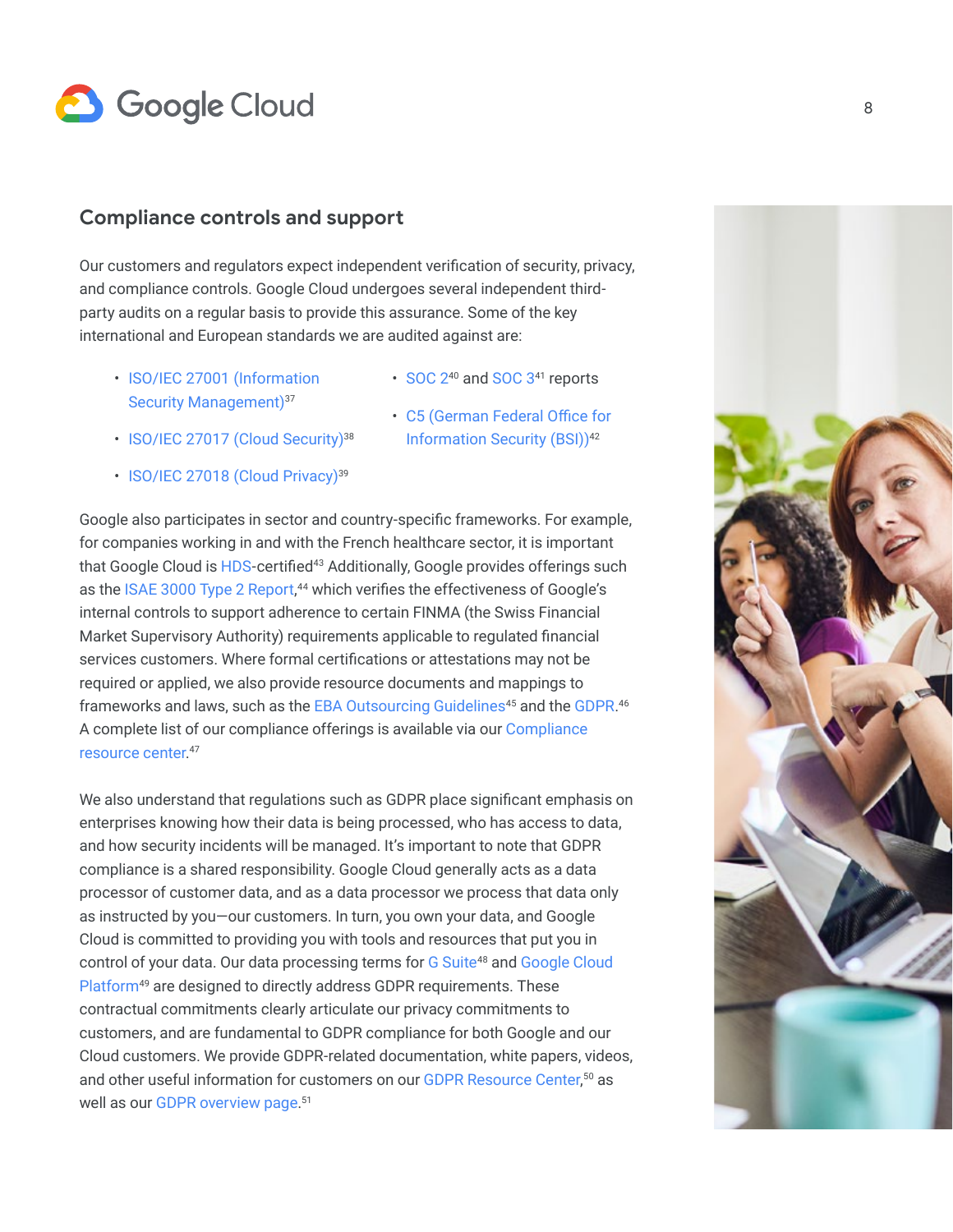

### **Conclusion**

At Google Cloud, we work hard to earn and maintain your trust by giving you a clear and detailed understanding of our process and approach to security. The capabilities outlined in this whitepaper create a solution that gives you control over the location of your data and access to that data. With these considerations addressed, our customers in Europe and around the globe can confidently build mission critical workloads on Google Cloud. Even so, we're not done yet: we continue to invest in data privacy and security innovations to anticipate the future needs of our customers so that they can move to Google Cloud today knowing that they are fortified for the future.

To learn more about our capabilities, you can read our Trust whitepapers for [GCP](https://cloud.google.com/files/gcp-trust-whitepaper.pdf)<sup>52</sup> and [G Suite](https://cloud.google.com/files/gsuite-trust-whitepaper.pdf),<sup>53</sup> and visit our [Trust & Security site](https://cloud.google.com/security/).<sup>54</sup>

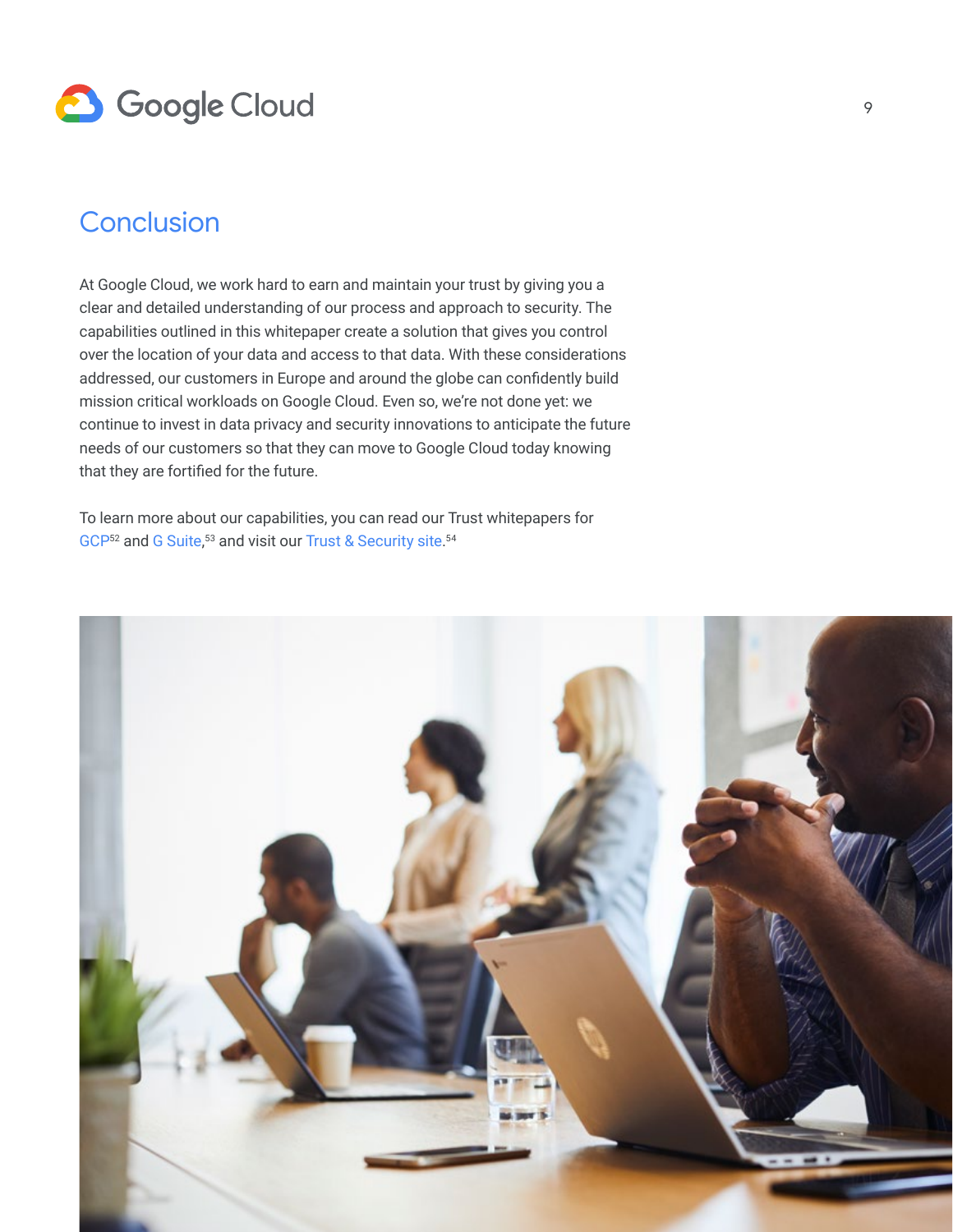

### Appendix

#### **Page 2:**

<sup>1</sup> Google Cloud Trust Principles: [https://cloud.google.com/security/privacy](https://cloud.google.com/security/privacy/)

#### **Page 3:**

- <sup>2</sup> Google Cloud Platform Key Services:<https://cloud.google.com/terms/key-services>
- 3,4 Google Cloud locations: [https://cloud.google.com/about/locations](https://cloud.google.com/about/locations/)
- <sup>5</sup> Google Cloud Service Specific Terms: <https://cloud.google.com/terms/service-terms>
- <sup>6,7</sup> Restricing Resource Locations: [https://cloud.google.com/resource-manager/docs/organization](https://cloud.google.com/resource-manager/docs/organization-policy/defining-locations)[policy/defining-locations](https://cloud.google.com/resource-manager/docs/organization-policy/defining-locations)
- <sup>8</sup> Cloud IAM configuration: [https://cloud.google.com/service-usage/docs/reference/rest/v1/](https://cloud.google.com/service-usage/docs/reference/rest/v1/services/enable) [services/enable](https://cloud.google.com/service-usage/docs/reference/rest/v1/services/enable)
- <sup>9</sup> Overview of VPC Service Controls: <https://cloud.google.com/vpc-service-controls/docs/overview>
- <sup>10</sup> Cloud Armor: [https://cloud.google.com/armor](https://cloud.google.com/armor/)
- <sup>11</sup> Cloud Identity and Access Management: [https://cloud.google.com/iam](https://cloud.google.com/iam/)
- <sup>12</sup> VPC Service Controls: Creating a service perimeter: [https://cloud.google.com/vpc-service-controls/](https://cloud.google.com/vpc-service-controls/docs/create-service-perimeters) [docs/create-service-perimeters](https://cloud.google.com/vpc-service-controls/docs/create-service-perimeters)
- <sup>13</sup> Google Cloud Identity-Aware Proxy: [https://cloud.google.com/iap](https://cloud.google.com/iap/)
- <sup>14</sup> VPC Service Controls: Enabling controlled access when creating a perimeter: [https://cloud.google.](https://cloud.google.com/vpc-service-controls/docs/create-service-perimeters#external-access) [com/vpc-service-controls/docs/create-service-perimeters#external-access](https://cloud.google.com/vpc-service-controls/docs/create-service-perimeters#external-access)

### **Page 4:**

- <sup>15</sup> Encryption in Transit in Google Cloud: [https://cloud.google.com/security/encryption-in-transit](https://cloud.google.com/security/encryption-in-transit/)
- <sup>16</sup> Encryption at rest:<https://cloud.google.com/security/encryption-at-rest>
- 17,18 Google Cloud Key Management Service: [https://cloud.google.com/kms](https://cloud.google.com/kms/)
- <sup>19</sup> Google Cloud Hardware Security Module: [https://cloud.google.com/hsm](https://cloud.google.com/hsm/)
- <sup>20</sup> Customer-Supplied Encryption Keys: [https://cloud.google.com/security/encryption-at-rest/](https://cloud.google.com/security/encryption-at-rest/customer-supplied-encryption-keys/) [customer-supplied-encryption-keys](https://cloud.google.com/security/encryption-at-rest/customer-supplied-encryption-keys/)
- <sup>21</sup> Google Cloud External Key Manager: [https://cloud.google.com/ekm](https://cloud.google.com/ekm/)
- <sup>22</sup> Google Cloud locations: [https://cloud.google.com/about/locations](https://cloud.google.com/about/locations/)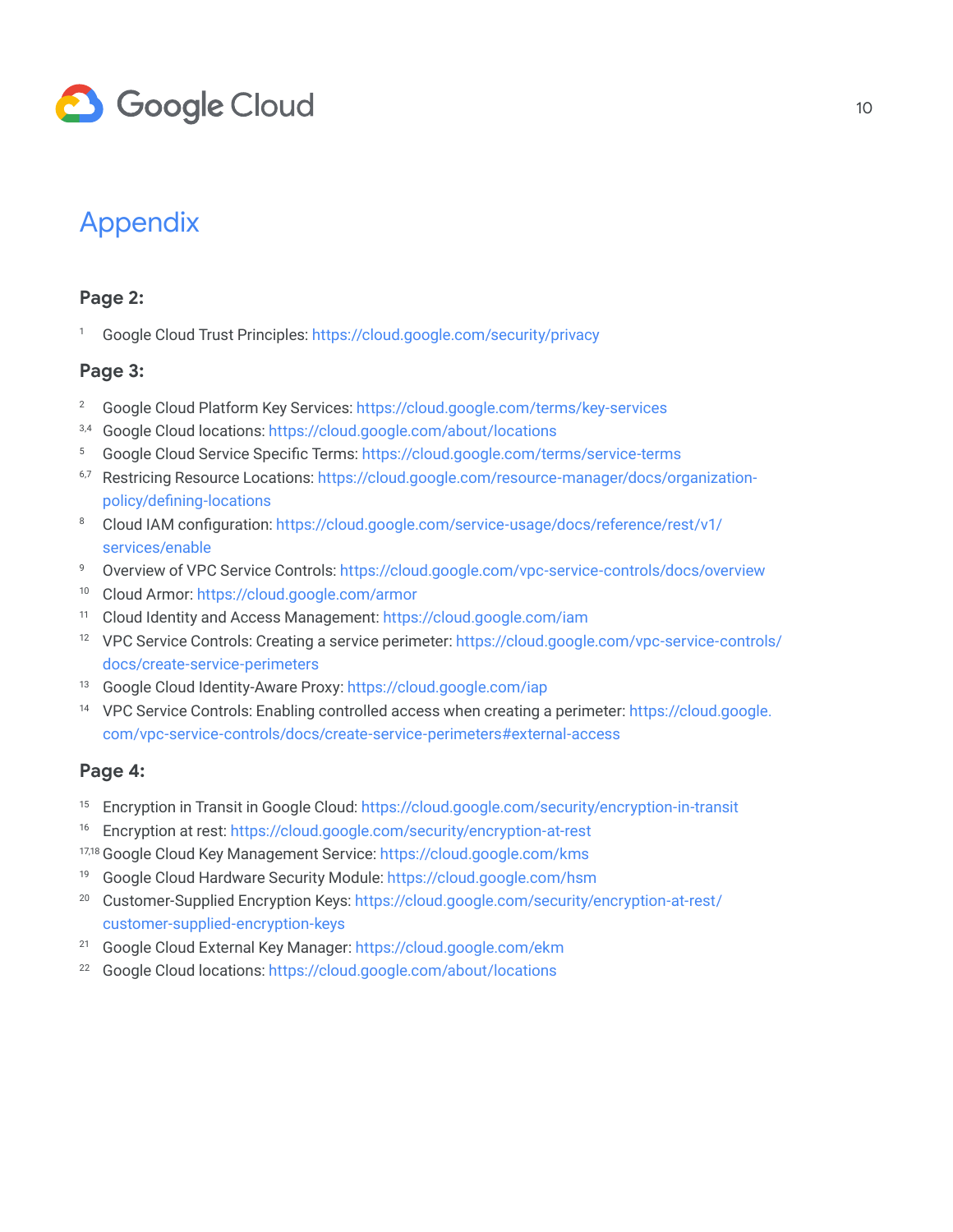

#### **Page 5:**

- <sup>23</sup> Google Cloud IAM permissions reference: [https://cloud.google.com/iam/docs/](https://cloud.google.com/iam/docs/permissions-reference) [permissions-reference](https://cloud.google.com/iam/docs/permissions-reference)
- <sup>24</sup> Cloud IAM: Understanding roles:<https://cloud.google.com/iam/docs/understanding-roles>
- <sup>25</sup> Cloud IAM: Creating and managing custom roles: [https://cloud.google.com/iam/docs/](https://cloud.google.com/iam/docs/creating-custom-roles) [creating-custom-roles](https://cloud.google.com/iam/docs/creating-custom-roles)
- <sup>26</sup> Access Approval documentation: [https://cloud.google.com/access-approval/docs](https://cloud.google.com/access-approval/docs/)
- <sup>27</sup> Access Transparency: [https://cloud.google.com/access-transparency](https://cloud.google.com/access-transparency/)
- <sup>28</sup> Key Access Justifications: [https://cloud.google.com/blog/products/identity-security/](https://cloud.google.com/blog/products/identity-security/control-access-to-gcp-data-with-key-access-justifications) [control-access-to-gcp-data-with-key-access-justifications](https://cloud.google.com/blog/products/identity-security/control-access-to-gcp-data-with-key-access-justifications)

#### **Page 6:**

- <sup>29</sup> U.S. Cloud Act:<https://www.justice.gov/dag/page/file/1152896/download>
- 30,31U.S./U.K. Agreement: [https://assets.publishing.service.gov.uk/government/uploads/system/uploads/](https://assets.publishing.service.gov.uk/government/uploads/system/uploads/attachment_data/file/836969/CS_USA_6.2019_Agreement_between_the_United_Kingdom_and_the_USA_on_Access_to_Electronic_Data_for_the_Purpose_of_Countering_Serious_Crime.pdf) [attachment\\_data/file/836969/CS\\_USA\\_6.2019\\_Agreement\\_between\\_the\\_United\\_Kingdom\\_and\\_](https://assets.publishing.service.gov.uk/government/uploads/system/uploads/attachment_data/file/836969/CS_USA_6.2019_Agreement_between_the_United_Kingdom_and_the_USA_on_Access_to_Electronic_Data_for_the_Purpose_of_Countering_Serious_Crime.pdf) [the\\_USA\\_on\\_Access\\_to\\_Electronic\\_Data\\_for\\_the\\_Purpose\\_of\\_Countering\\_Serious\\_Crime.pdf](https://assets.publishing.service.gov.uk/government/uploads/system/uploads/attachment_data/file/836969/CS_USA_6.2019_Agreement_between_the_United_Kingdom_and_the_USA_on_Access_to_Electronic_Data_for_the_Purpose_of_Countering_Serious_Crime.pdf)
- <sup>32</sup> Goverment requests for customer data: controlling access to your data in Google Cloud whitepaper: [https://services.google.com/fh/files/blogs/government\\_access\\_technical\\_whitepaper.pdf](https://services.google.com/fh/files/blogs/government_access_technical_whitepaper.pdf)
- <sup>33</sup> Seeking enterprise customer data held by cloud service providers: [https://www.justice.gov/criminal](https://www.justice.gov/criminal-ccips/file/1017511/download)[ccips/file/1017511/download](https://www.justice.gov/criminal-ccips/file/1017511/download)
- <sup>34</sup> EU policy proposal: [https://eur-lex.europa.eu/resource.html?uri=cellar:639c80c9-4322-11e8-a9f4-](https://eur-lex.europa.eu/resource.html?uri=cellar:639c80c9-4322-11e8-a9f4-01aa75ed71a1.0001.02/DOC_1&format=PDF) [01aa75ed71a1.0001.02/DOC\\_1&format=PDF](https://eur-lex.europa.eu/resource.html?uri=cellar:639c80c9-4322-11e8-a9f4-01aa75ed71a1.0001.02/DOC_1&format=PDF)

#### **Page 7:**

- <sup>35</sup> Advancing customer control in the cloud: [https://cloud.google.com/blog/topics/inside-google-cloud/](https://cloud.google.com/blog/topics/inside-google-cloud/advancing-customer-control-in-the-cloud) [advancing-customer-control-in-the-cloud](https://cloud.google.com/blog/topics/inside-google-cloud/advancing-customer-control-in-the-cloud)
- <sup>36</sup> Written testimony of Richard Salgado: [https://www.judiciary.senate.gov/imo/media/doc/09-16-15%20](https://www.judiciary.senate.gov/imo/media/doc/09-16-15%20Salgado%20Testimony.pdf) [Salgado%20Testimony.pdf](https://www.judiciary.senate.gov/imo/media/doc/09-16-15%20Salgado%20Testimony.pdf)